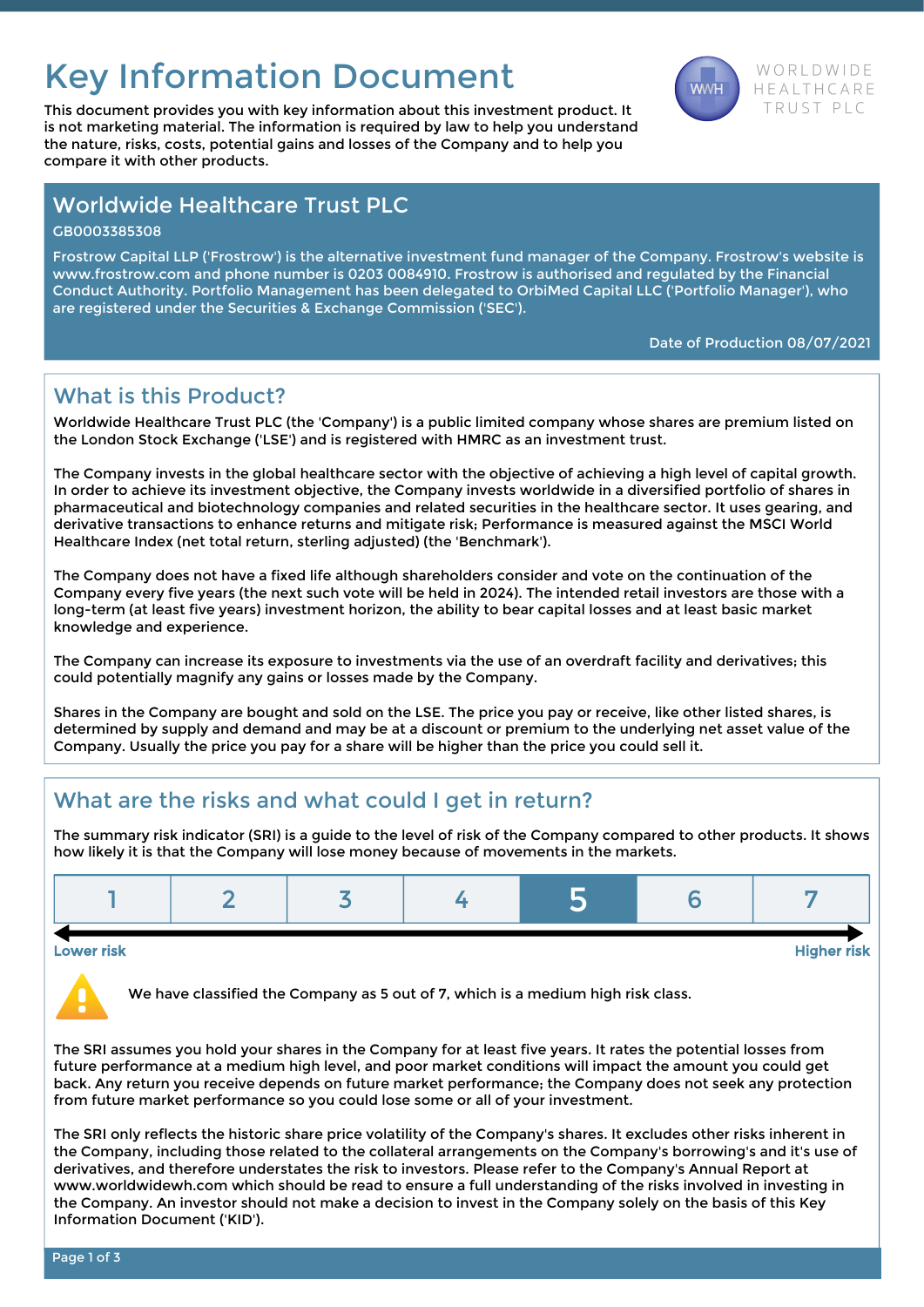# What are the risks and what could I get in return? (continued)

This table shows the money you could get back over the next 5 years, under different scenarios, assuming that you invest £10,000. The scenarios shown illustrate how your investment could perform. You can compare them with the scenarios of other products. The scenarios presented are an estimate of future performance based on evidence from the past on how the value of this investment has performed and are not an exact indicator. What you get will vary depending on how the market performs and how long you keep the investment. The stress scenario shows what you might get back in extreme market circumstances, and it does not take into account the situation where the Company is not able to pay out.

| Investment £10,000    |                                     |           |           |                                            |
|-----------------------|-------------------------------------|-----------|-----------|--------------------------------------------|
| <b>Scenarios</b>      |                                     | 1 year    | 3 years   | 5 years<br>(Recommended<br>holding period) |
| Stress scenario       | What you might get back after costs | £874      | £4.547    | £3,494                                     |
|                       | Average return each year            | $-91.26%$ | $-23.10%$ | $-18.97%$                                  |
| Unfavourable scenario | What you might get back after costs | £8,428    | £8,570    | £9,302                                     |
|                       | Average return each year            | $-15.72%$ | $-5.01%$  | -1.44%                                     |
| Moderate scenario     | What you might get back after costs | £11.189   | £14.022   | £17,572                                    |
|                       | Average return each year            | 11.89%    | 11.93%    | 11.93%                                     |
| Favourable scenario   | What you might get back after costs | £14.879   | £22,980   | £33,250                                    |
|                       | Average return each year            | 48.79%    | 31.96%    | 27.16%                                     |

**Market developments in the future cannot be accurately predicted. The scenarios shown are only an indication of some of the possible outcomes based on recent returns. Actual returns could be lower.**

The figures shown include all the costs of the Company itself, but does not include the costs that you pay to your advisor or distributor. The figures do not take into account your personal tax situation, which may also affect how much you get back.

# What happens if the Company is unable to pay out?

The Company is not required to make any payment to you in respect of your investment. If the Company was liquidated, you would be entitled to receive a distribution equal to your share of the Company's assets, if any are remaining after payment of all of its creditors.

As a shareholder you would not be able to make a claim to the Financial Services Compensation Scheme, or other compensation or guarantee scheme, in the event that the Company is unable to pay out. If you invest in the Company, you should be prepared to assume the risk that you could lose some or all of your investment.

### What are the costs?

#### Costs over Time

The Reduction in Yield (RIY) shows what impact the total costs you pay will have on the investment return you might get in the moderate scenario. The total costs take into account one-off, ongoing and incidental costs.

The amounts shown here are the cumulative costs of the Company itself, for three different holding periods. The figures assume you invest £10,000. The figures are estimates and may change in the future.

The person selling you or advising you about the Company may charge you other costs. If so, this person will provide you with information about these costs, and show you the impact that all costs will have on your investment over time.

| Investment £10,000              |       |                                                                                       |                                  |  |  |  |  |  |
|---------------------------------|-------|---------------------------------------------------------------------------------------|----------------------------------|--|--|--|--|--|
| <b>Scenarios</b>                |       | $\mid$ If you cash in after 1 year $\mid\mid$ If you cash in after 3 years $\mid\mid$ | <b>If you cash in at 5 years</b> |  |  |  |  |  |
| Total costs                     | £150  | £498                                                                                  | £923                             |  |  |  |  |  |
| Impact on return (RIY) per year | 1.34% | 1.34%                                                                                 | 1.34%                            |  |  |  |  |  |